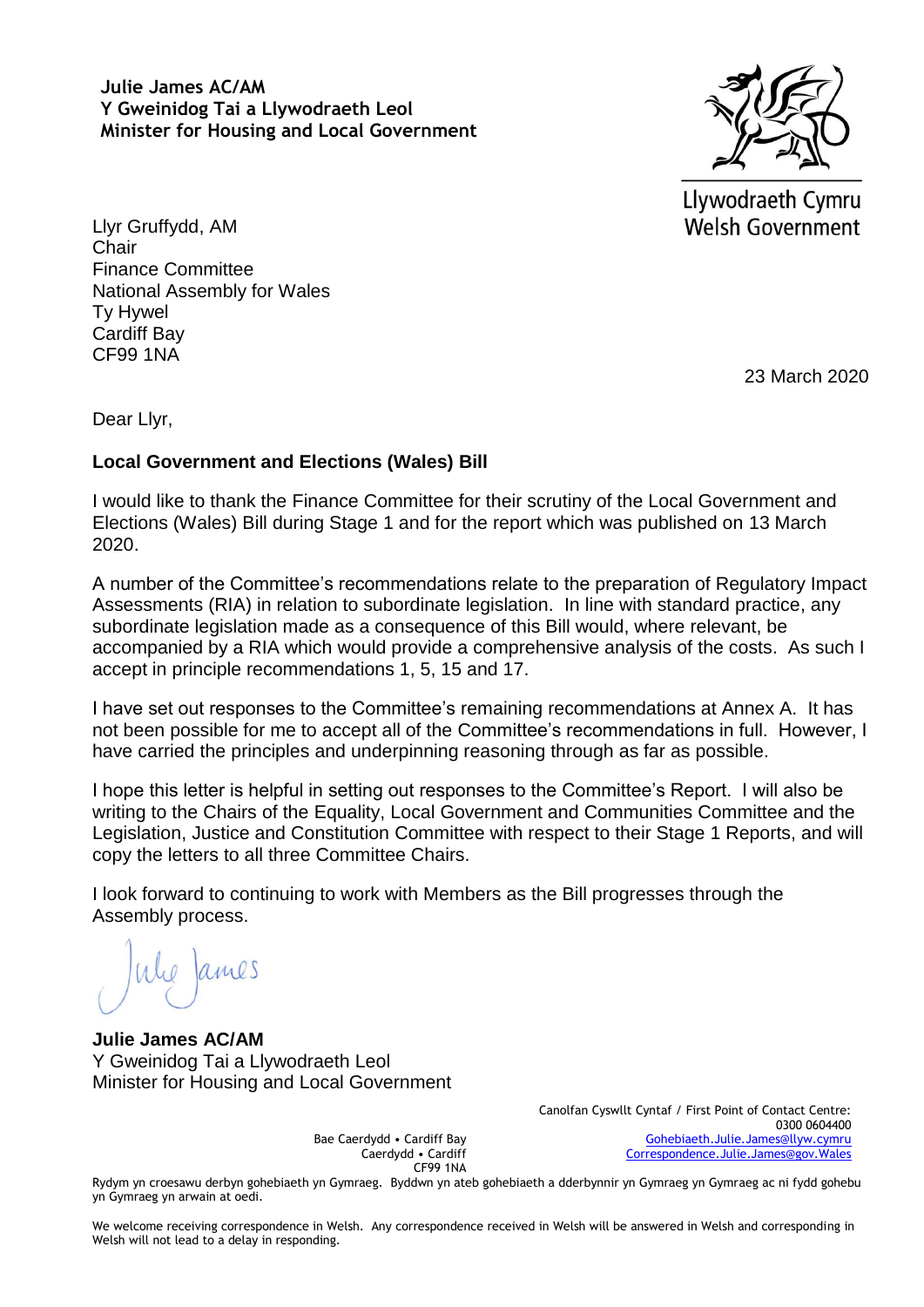## **Annex A: Response to Finance Committee Stage 1 Report Conclusions and Recommendations**

**Recommendation 2. The Committee recommends that the Welsh Government undertakes further work to identify the distribution of the electorate across Wales and clarifies the approach it intends to take to any funding allocated to support the provisions in the Bill relating to elections and voting.**

**I accept this recommendation.** We are currently working with local authorities and other stakeholders, including the Electoral Commission, to consider how best we can manage the potentially differential impacts on individual local authorities.

**Recommendation 3. The Committee recommends that the Welsh Government explores with stakeholders the costs involved in a local authority deciding to implement a Single Transferable Voting system and includes any relevant information in an updated Regulatory Impact Assessment**

**I accept the principle of this recommendation.** We are currently working with local authorities and other stakeholders, including the Electoral Commission, to consider how best we can manage the potentially differential impacts on individual local authorities.

**Recommendation 4. The Committee recommends that the Welsh Government undertakes further work to identify the costs associated with establishing an all-Wales database of electoral registration information and provides as much information as possible in a revised Regulatory Impact Assessment**

**I recognise the intention behind the Committee's recommendation, however, I do not accept this recommendation.** The provisions in the Bill allow for an all Wales electoral database to be established through regulations. In line with standard practice, a regulatory impact assessment, setting out a comprehensive analysis of the costs, would be prepared to accompany these regulations.

**Recommendation 6. The Committee recommends that the Welsh Government provides further information on the types of pilot schemes it may wish to trial and the potential resources required for such activity**

**I recognise the intention behind the Committee's recommendation, however, I do not accept this recommendation.** Given the extent of electoral reforms at the moment, we do not intend to trial any electoral pilots ahead, or at, the 2022 local elections.

Any programme of pilots will be preceded by a prospectus to local authorities setting out the aims of the pilots and an application process to be followed by local authorities estimating the cost of the activity. There will likely be a cost implication to pilots, accommodating temporary changes required to electoral management software, staffing, training etc. It is difficult to estimate these costs until the thematic areas to be piloted are agreed.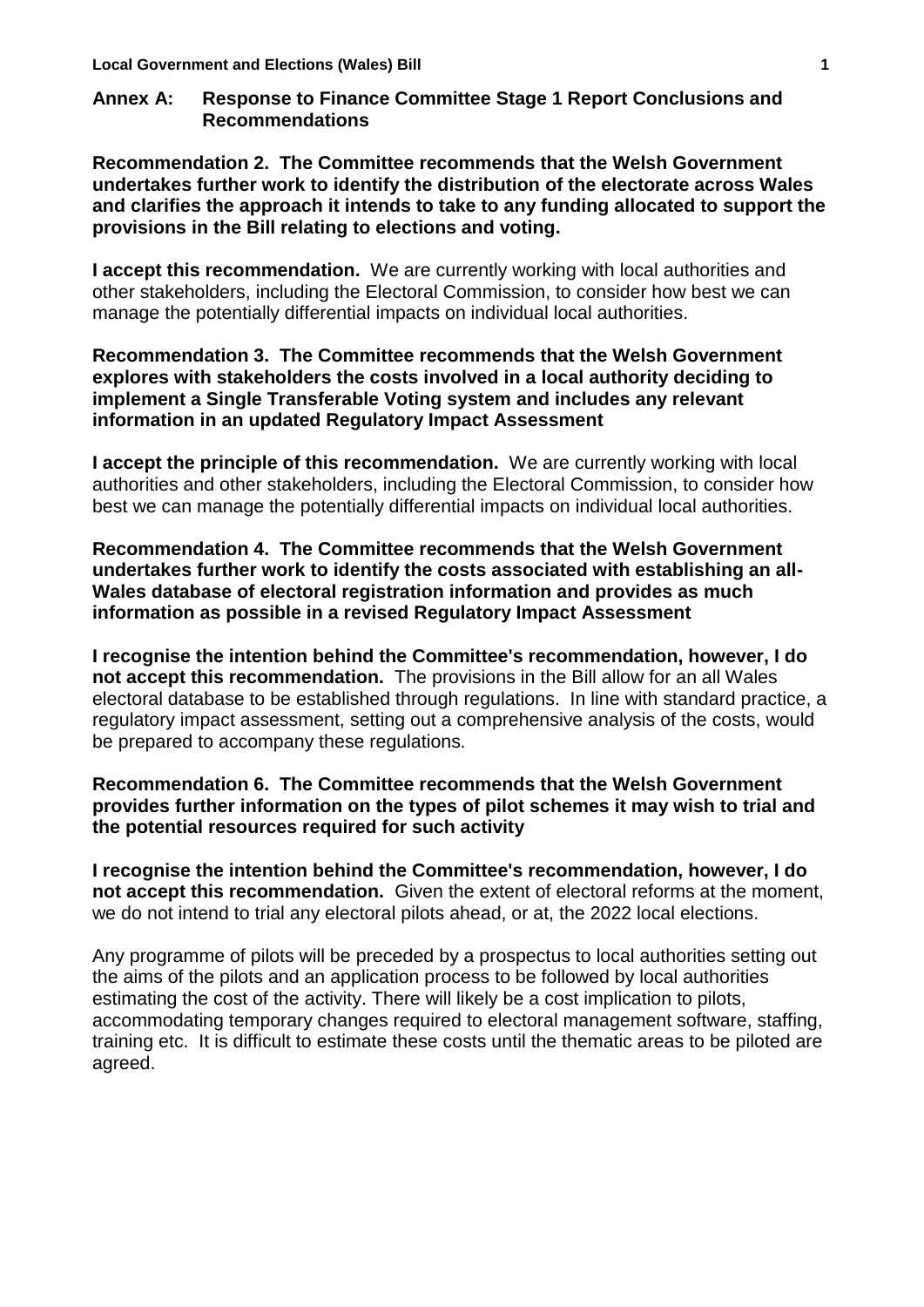**Recommendation 7. The Committee recommends that the Welsh Government undertakes further analysis of the likely savings of provisions associated with Returning Officers expenses and include any relevant detail in an updated Regulatory Impact Assessment.**

**I do not accept this recommendation.** These provisions are intended to clarify the law that returning officers cannot be paid a personal fee for administering local elections, therefore the principle underpinning the provisions is clarification of the law not cost savings.

**Recommendation 8. The Committee recommends that the Welsh Government explore further the likely savings of abolishing community polls and whether it is reasonable to offset any costs of a new petitions system against these. Relevant information should be included in a revised Regulatory Impact Assessment.** 

**I recognise the intention behind the Committee's recommendation.** I will consider the feasibility, and potential benefit, of including additional information in the revised Regulatory Impact Assessment, offsetting the likely cost savings from abolishing community polls against the cost of petitions.

**Recommendation 9. The Committee recommends that the Welsh Government prepare a sensitivity analysis of the impact the number of petitions may have on staff time and the cost of monitoring and reviewing the petitions received. This information should be included in a revised Regulatory Impact Assessment.**

**I recognise the intention behind the Committee's recommendation** and will look to include an appropriate sensitivity analysis in the Regulatory Impact Assessment when it is revised following stage 2.

**Recommendation 10. The Committee recommends that the Welsh Government undertakes further work with stakeholders to consider whether an all-Wales broadcasting contract is feasible and whether this would be the most cost effective solution, including the potential costs of local authorities procuring individual broadcasting contracts.**

**I accept this recommendation.** Officials are currently working with representatives of local authorities and the WLGA to co-produce the guidance that will underpin a range of provisions contained within the Bill, this includes broadcasting.

As part of this work officials are in the process of visiting a number of councils to hear directly from them about their current arrangements, the opportunities to do more and their concerns.

This work will explore the benefits and disadvantages of an all-Wales broadcasting contract to inform future work in this area.

**Recommendation 11. The Committee recommends that the Welsh Government publish its guidance (or even draft guidance) on broadcasting of meetings, including where it might not be appropriate to broadcast, as soon as possible.**

**I accept the principle of this recommendation.** We are currently co-producing guidance with local authorities and the WLGA. Once drafted it is intended to consult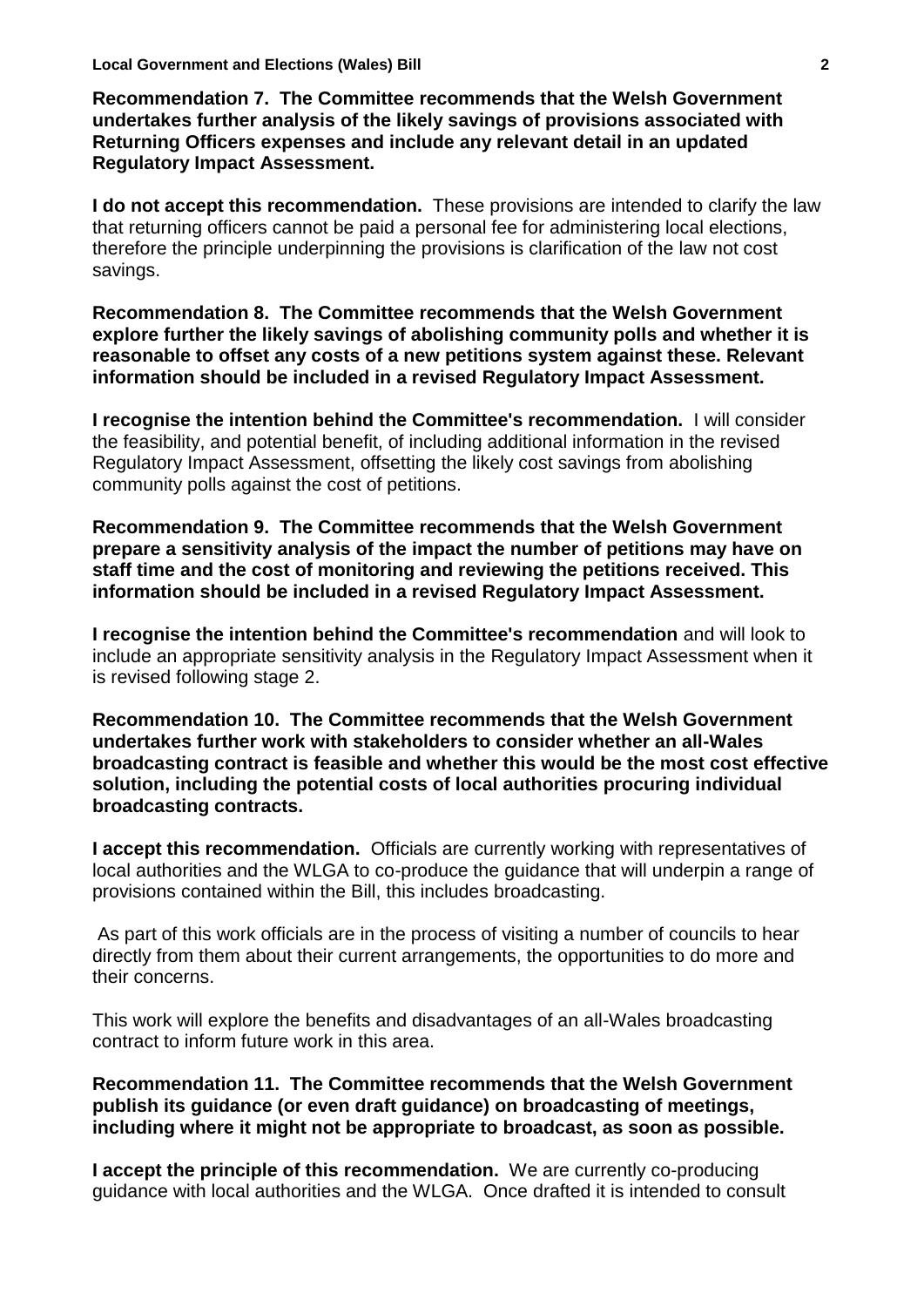#### **Local Government and Elections (Wales) Bill 3**

widely to ensure as many individuals and organisations as possible are able to fully contribute to the final guidance.

Given the complexities involved it is likely to be some months before we are in a position for this consultation to be undertaken.

**Recommendation 12. The Committee recommends that the Welsh Government provides details of the cost implications of any regulations that require qualifying authorities to prepare a business case prior to using the general power of competence.**

**I recognise the intention behind the Committee's recommendation, however, I do not accept this recommendation.** The RIA at introduction detailed the costs to Welsh Government of drafting these regulations as it was, and remains, my intention to make these regulations prior to commencing the general power of competence for qualifying authorities.

The costs to local government will, in line with standard practice, be included within the regulatory impact assessment, which accompanies the regulations.

**Recommendation 13. The Committee recommends that the Welsh Government reassesses the costs associated with Community and Town Council training plans, including the additional training that may be undertaken as a result of those plans, and ensures that the financial implications are detailed in a revised Regulatory Impact Assessment.**

**I do not accept this recommendation.** These provisions are intended to ensure community councils are considering and managing their training needs in a more effective manner rather than necessarily increase the amount of training being undertaken. Community councils will continue to bear the cost of councillor training, as they currently do. The existence of a training plan does not in itself create a new training demand.

I have asked my officials to bring together members of the National Training Advisory Group, which includes the sector's representative bodies and the WLGA, to consider creative, practical and sustainable proposals to support the training and development of community councillors.

### **Recommendation 14. The Committee recommends that the Welsh Government work closely with the Welsh Local Government Association to understand how significant the change in performance arrangements will be for individual principal authorities.**

**I accept this recommendation.** We are already working closely with local government and the WLGA co-producing the guidance which will support the implementation of the self-assessment provisions, to ensure the impact of the new performance and governance regime and ensure it works alongside existing approaches.

The provisions on self-assessment were broadly welcomed by local government representatives, with the WLGA noting that it supports and welcomes these provisions. The WLGA added that all authorities are used to a process of self-assessment and that these provisions will give authorities more scope to self-assess for their own benefit.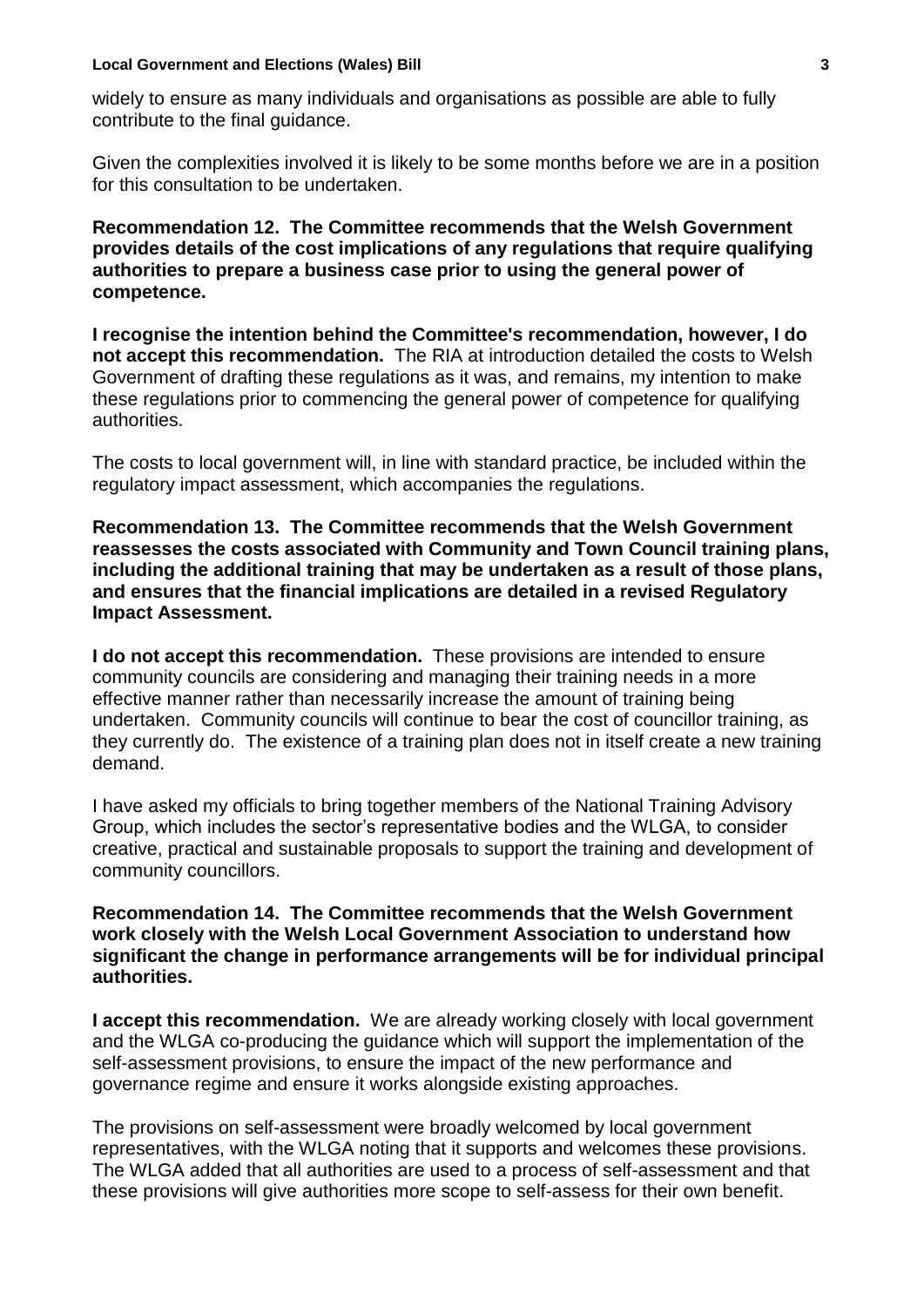WLGA also commented that as councils are committed to improving services and delivering better outcomes for their communities, it is confident that councils' selfassessments will be rounded, robust and used to drive improvements in governance and service provision.

I also intended to fund through the WLGA a sector led improvement and support function to support the implementation of the new performance and governance regime and the Bill as a whole. The improvement and support function will also support local authorities, members and officers in their ambitions to improve and innovate across the services they deliver.

**Recommendation 16. The Committee recommends that the Welsh Government share its analysis of the costs and benefits of establishing corporate joint committees once its review concludes. If relevant, the Welsh Government should consider how this information could be accounted for in a revised Regulatory Impact Assessment.**

**I accept this recommendation** and will consider whether it is more appropriate and relevant to account for this information in the RIA that accompanies the Bill or the RIA accompanying regulations.

**Recommendation 18. The Committee recommends that the Welsh Government provides an update on the review of non-domestic rates revenue that is lost each year, once the new provisions aimed at reducing opportunities for avoidance behaviour are in force.**

**I agree the principle behind this recommendation.** Prior to implementation of the new provisions, the Welsh Government will work with local government and other relevant stakeholders to identify how best to monitor the success of the measures to reduce non domestic rates avoidance. We will give further consideration to when and how best to provide an update on this matter, alongside other post implementation review activities.

**Recommendation 19. The Committee recommends that the Welsh Government analyses its post implementation review strategy, with consideration given to the resourcing of the activities it intends to undertake and includes this information in a revised Regulatory Impact Assessment**

**I recognise the intention behind the Committee's recommendation** and will look to include details of the opportunity costs of conducting the post implementation review activities when the Regulatory Impact Assessment is revised following stage 2.

**Conclusion 1. The Committee believes that the provisions to extend the franchise to prisoners and young people in custody could have been more advanced prior to introduction of the Bill. The practice of introducing Bills with the intention of making substantial changes at a later stage by amending a Bill by-passes scrutiny, this is unsatisfactory and should not continue.**

As I stated to the Committee, I did not wish to progress work in this area until I had seen the final report of the ELGC Committee's inquiry into prisoner voting. The Committee reported in June and as this is a highly complex area of legislation it was not possible to include these provisions in the Bill on introduction. I have always been clear that it was